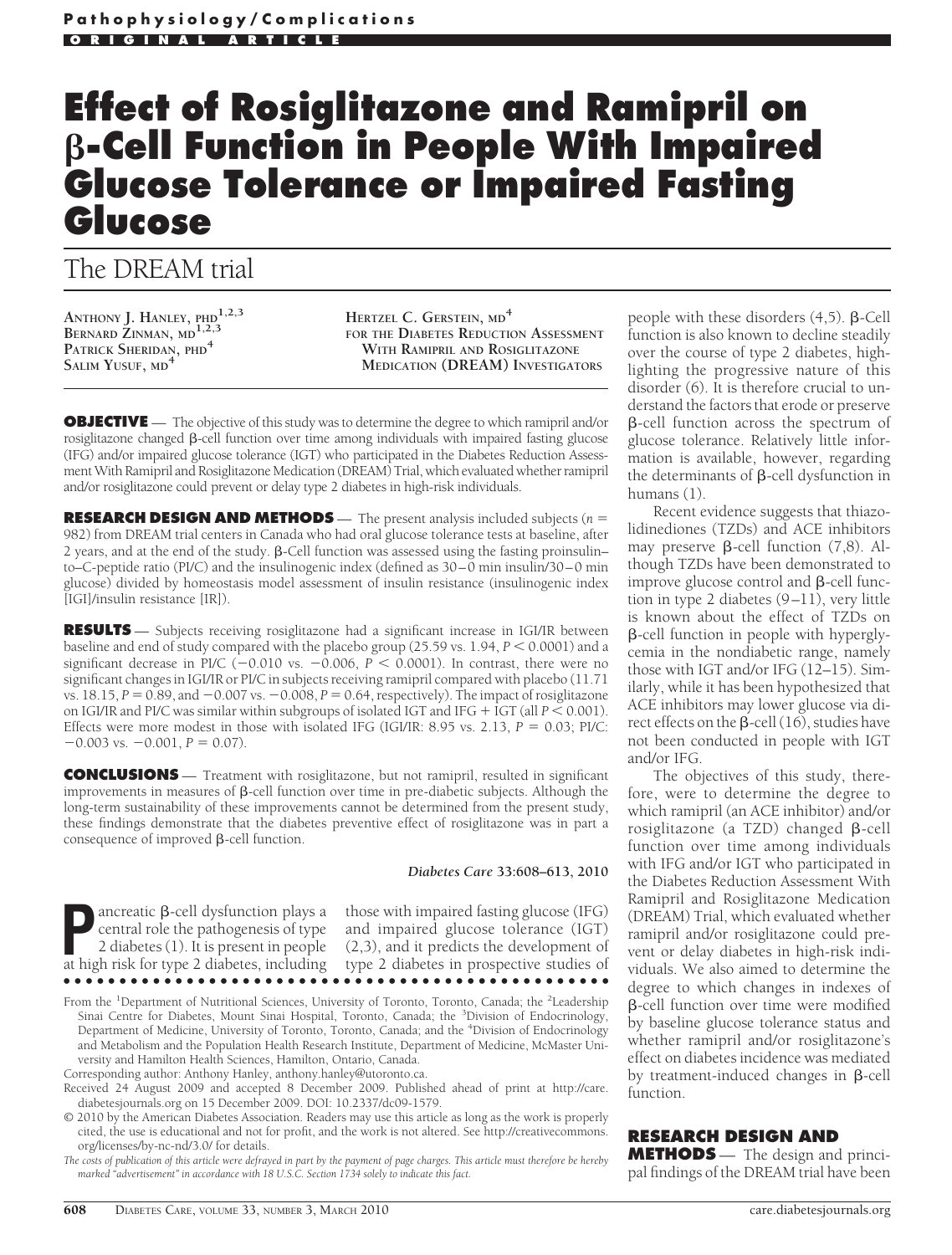presented in previous publications (17). Briefly, the DREAM trial was a large, international, multicenter, double-blind, randomized controlled trial designed to determine whether ramipril and/or rosiglitazone could prevent or delay the development of type 2 diabetes in people with IFG or IGT, metabolic states that indicate very high risk for eventual progression to diabetes (17). Eligibility for the DREAM trial included a diagnosis of IFG, IGT, or both IFG and IGT based on a screening 75-g oral glucose tolerance test (OGTT) (17). A total of 5,269 participants with these disorders were recruited and randomized to either ramipril and/or rosiglitazone using a two-by-two factorial design and followed for a median of 3 years after randomization. Participants were assessed at regular intervals to ascertain the occurrence of the primary outcome, which included new-onset diabetes or all-cause mortality. As part of a substudy, 982 DREAM trial participants attending Canadian study centers had OGTTs at baseline, after 2 years, and at the end of the study, with blood samples drawn fasting as well as 30 and 120 min after the glucose challenge.

The primary outcome variable in the present study was change in  $\beta$ -cell function over the course of follow-up.  $\beta$ -Cell function was assessed using two measures: the insulinogenic index (IGI) and proinsulin (PI) concentration, with IGI defined as  $(30\text{-min}$  insulin  $-$  fasting insulin)/(30-min glucose  $-$  fasting glucose). Both indexes have previously been validated against gold-standard measures of insulin secretion (18,19) and have been shown to be significant predictors of incident diabetes in large epidemiological studies. To account for the compensatory response of insulin secretion in relation to background insulin resistance, IGI was divided by the homeostasis model assessment of insulin resistance index (HOMA-IR) (defined as fasting glucose  $\times$  fasting insulin/22.5 [20]) (IGI/IR) for univariate analysis or adjusted for HOMA-IR in multivariate analysis. Similarly, PI concentration was divided by C-peptide concentration (i.e., the PI/C-peptide ratio [PI/ C]) for univariate analysis or adjusted for insulin secretion using C-peptide as a covariate in multivariate analysis. Although the PI-to-insulin ratio is often used to identify disproportionate elevations in PI, C-peptide offers advantages over insulin as a denominator for PI because it is cosecreted with insulin in an equimolar ratio, but unlike insulin it is not extracted by the

liver and thus it has a constant peripheral clearance.

Glucose concentration was determined using an enzymatic reference method on a Roche Hitachi 917 Instrument and a Roche reagent kit (Roche Diagnostics, Indianapolis, IN). Serum insulin and C-peptide were measured on the Roche Elecsys 2010 immunoassay analyzer using an electrochemiluminescence immunoassay. The insulin assay had a sensitivity of 1.39 pmol/l, an interassay coefficient of variation (CV) of  $14.6\%$  at all levels, and  $10.05\%$  crossreactivity with human C-peptide and PI. The C-peptide assay had a sensitivity of 3.0 pmol/l, an interassay CV of  $\leq$ 3% at all levels, and  $<$  0.005% cross-reactivity with human insulin. PI concentration was measured using a sandwich enzymelinked immunosorbent assay manufactured by Linco Research (Linco Research, St. Charles, MO). This assay had a sensitivity of 2.0 pmol/l, an interassay CV of 9% at all levels, and no cross-reactivity with human insulin or des (31,32) split PI, although this assay does cross-react with human des (64,65) split PI.

# Statistical analysis

Statistical analyses were conducted using SAS version 9.1 (SAS Institute, Cary, NC), and  $P$  values  $<$  0.05 were considered statistically significant. The distributions of continuous variables were assessed for normality, and transformations of skewed variables were used in the analysis as appropriate. Means and SDs for primary -cell function measures (IGI/IR and PI/C) were calculated for each time point (baseline, at 2 years, and final visit), according to the marginal treatment group. Change was calculated as baseline minus final visit value. *P* values for change were based on a *t* test of the average change being different from zero, while *P* values for treatment difference were calculated using the Wilcoxon's rank-sum test. Similar analyses were conducted within subgroups of isolated IFG (IIFG), isolated IGT (IIGT), and combined IFG and IGT  $(IFG+IGT)$ . As there was no significant interaction between ramipril and rosiglitazone's effect on  $\beta$ -cell function, main-effects analyses were conducted according to marginal randomization groups (i.e., rosiglitazone versus placebo, ramipril versus placebo).

Longitudinal analyses of the associations between treatments and changes over time in  $\beta$ -cell function measures were examined using random-effects models in PROC MIXED, which provides appropriate options for handling the covariance structure of the repeated-measures (longitudinal) data. Specifically, we ran four models, which assessed the impact of treatment group on *1*) IGI, with age and HOMA-IR as covariates; *2*) IGI/HOMA-IR, with age as a covariate; *3*) PI, with age and C-peptide as covariates; and *4*) PI/C, with age as a covariate.

Finally, using Cox proportional hazards regression, we assessed whether the impact of ramipril and/or rosiglitazone treatment on diabetes incidence was independent of baseline levels and changes over the course of the trial in  $\beta$ -cell function. The outcome variable in these analyses was diabetes status at the final visit, and the primary exposures were the marginal treatment groups (rosiglitazone, ramipril). In separate models, we assessed the impact of treatment on diabetes incidence, adjusting for either baseline  $\beta$ -cell function (including baseline IGI and HOMA-IR or baseline PI and C-peptide as covariates) or change over the course of the trial in  $\beta$ -cell function (including changes in the above-mentioned covariates). Baseline models were also adjusted for age and baseline waist circumference, fasting glucose, triglycerides, and HDL, while change models were also adjusted for age and changes in these covariates.

**RESULTS** — Baseline characteristics of participants in this DREAM substudy are presented in Table 1. The average age and BMI were 54 years and 31.5  $\text{kg/m}^2$ , respectively, and 60% of participants were female. The majority (81%) were of European origin, and substantial proportions had a family history of diabetes or a history of gestational diabetes (61 and 16%, respectively), characteristics that were consistent with the recruiting strategy for the DREAM trial (17). There were no significant differences between the marginal randomization groups for any of the baseline characteristics other than family history of diabetes in the ramipril versus placebo marginal group  $(P = 0.02)$  (Table 1).

Changes in markers of  $\beta$ -cell function in marginal randomization groups are presented in Table 2. Participants receiving rosiglitazone versus placebo had a significant increase in IGI/IR during the study (25.59 vs. 1.94,  $P < 0.0001$ ) and a significant decrease in PI/C  $(-0.010 \text{ vs.})$  $-0.006$ ,  $P < 0.0001$ ). In contrast, there were no significant changes in IGI/IR or PI/C in participants receiving ramipril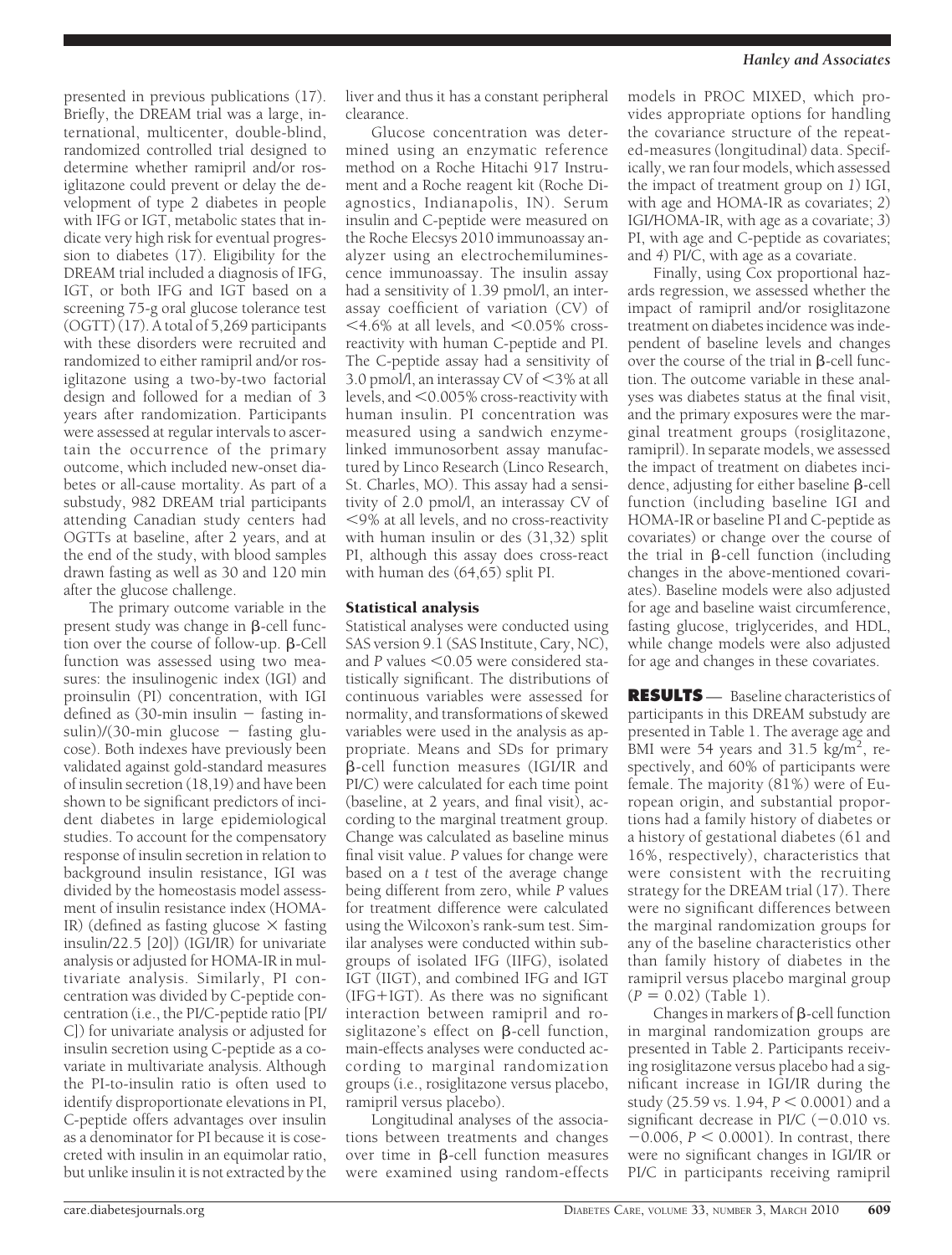# *Rosiglitazone, ramipril, and -cell function*

## Table 1—*Baseline characteristics of participants with measures of*  $\beta$ *-cell function overall and by allocation*

|                            |                       | Randomization (marginal groups) |                       |                     |                       |  |  |
|----------------------------|-----------------------|---------------------------------|-----------------------|---------------------|-----------------------|--|--|
|                            | Overall               | Rosiglitazone                   | Placebo               | Ramipril            | Placebo               |  |  |
| п                          | 982                   | 505                             | 477                   | 494                 | 488                   |  |  |
| Age (years)                | $54.36 \pm 10.64$     | $54.81 \pm 10.49$               | $53.9 \pm 10.79$      | $53.96 \pm 10.47$   | $54.77 \pm 10.81$     |  |  |
| BMI $(kg/m2)$              | $31.49 \pm 5.45$      | $31.36 \pm 5.33$                | $31.63 \pm 5.58$      | $31.25 \pm 5.35$    | $31.74 \pm 5.54$      |  |  |
| Waist-to-hip ratio         | $0.89 \pm 0.09$       | $0.89 \pm 0.09$                 | $0.9 \pm 0.09$        | $0.89 \pm 0.09$     | $0.9 \pm 0.09$        |  |  |
| Systolic blood pressure    |                       |                                 |                       |                     |                       |  |  |
| (mmHg)                     | $135.07 \pm 16.85$    | $135.4 \pm 15.92$               | $134.71 \pm 17.79$    | $134.75 \pm 16.52$  | $135.39 \pm 17.18$    |  |  |
| Diastolic blood pressure   |                       |                                 |                       |                     |                       |  |  |
| (mmHg)                     | $82.79 \pm 9.89$      | $82.88 \pm 9.5$                 | $82.69 \pm 10.29$     | $82.57 \pm 10.06$   | $83 \pm 9.72$         |  |  |
| Females                    | 593 (60.39)           | 298 (59.01)                     | 295 (61.84)           | 297 (60.12)         | 296 (60.66)           |  |  |
| <b>IIFG</b>                | 97 (9.88)             | 49(9.7)                         | 48 (10.06)            | 49 (9.92)           | 48 (9.84)             |  |  |
| <b>IIGT</b>                | 609 (62.02)           | 312 (61.78)                     | 297 (62.26)           | 310 (62.75)         | 299 (61.27)           |  |  |
| IFG and IGT                | 276(28.11)            | 144(28.51)                      | 132 (27.67)           | 135 (27.33)         | 141 (28.89)           |  |  |
| Gestational diabetes       | 93 (15.68)            | 52 (17.45)                      | 41 (13.9)             | 51(17.17)           | 42(14.19)             |  |  |
| Family history diabetes    | 597 (60.79)           | 296 (58.61)                     | 301(63.1)             | 318 (64.37)         | 279 (57.17)           |  |  |
| European                   | 795 (80.96)           | 416 (82.38)                     | 379 (79.45)           | 400 (80.97)         | 395 (80.94)           |  |  |
| Other ethnicity            | 187 (19.04)           | 89 (17.62)                      | 98 (20.55)            | 94 (19.03)          | 93 (19.06)            |  |  |
| Statin                     | 56 (15.89)            | 77(15.25)                       | 79 (16.56)            | 73 (14.78)          | 83 (17.01)            |  |  |
| Blood pressure medications | 168(17.11)            | 93 (18.42)                      | 75(15.72)             | 82(16.6)            | 86 (17.62)            |  |  |
| Fasting glucose (mmol/l)   | $5.76 \pm 0.66$       | $5.77 \pm 0.66$                 | $5.74 \pm 0.67$       | $5.75 \pm 0.66$     | $5.77 \pm 0.67$       |  |  |
| 30-min glucose (mmol/l)    | $10.45 \pm 1.74$      | $10.55 \pm 1.74$                | $10.35 \pm 1.73$      | $10.41 \pm 1.74$    | $10.5 \pm 1.74$       |  |  |
| 2-h glucose (mmol/l)       | $8.78 \pm 1.35$       | $8.8 \pm 1.29$                  | $8.76 \pm 1.4$        | $8.74 \pm 1.36$     | $8.82 \pm 1.33$       |  |  |
| Fasting insulin (pmol/l)   | $88.92 \pm 2.67$      | $88.36 \pm 2.66$                | $89.52 \pm 2.67*$     | $86.5 \pm 2.61$     | $91.43 \pm 2.72*$     |  |  |
| 30-min insulin (pmol/l)    | $438.44 \pm 3.53$     | $435.11 \pm 3.44$               | $442.0 \pm 3.63*$     | $436.31 \pm 3.51$   | $440.6 \pm 3.55*$     |  |  |
| <b>IGI</b>                 | $78.38 \pm 2.93$      | $75.78 \pm 2.99$                | $81.22 \pm 2.86*$     | $79.8 \pm 2.82$     | $76.97 \pm 3.04*$     |  |  |
| IGI/IR                     | $30.56 \pm 22.78$     | $29.43 \pm 20.26$               | $31.75 \pm 25.16$     | $31.52 \pm 23.18$   | $29.59 \pm 22.36$     |  |  |
| Fasting PI (pmol/l)        | $13.47 \pm 1.92$      | $13.56 \pm 1.93$                | $13.37 \pm 1.91*$     | $13.13 \pm 1.9$     | $13.82 \pm 1.94*$     |  |  |
| Fasting C-peptide (pmol/l) | $1,011.32 \pm 454.96$ | $1,005.15 \pm 450.93$           | $1,017.84 \pm 459.56$ | $999.98 \pm 452.87$ | $1,022.82 \pm 457.24$ |  |  |
| PI/C                       | $0.02 \pm 2.98$       | $0.02 \pm 3.01$                 | $0.02 \pm 2.94*$      | $0.02 \pm 2.99$     | $0.02 \pm 2.97*$      |  |  |

Data are means  $\pm$  SD or *n* (%). No significant differences between rosiglitazone versus placebo or ramipril versus placebo other than family history of diabetes in the ramipril versus placebo group ( $P = 0.02$ ). \*Indicates that statistical testing was performed using geometric means.

versus placebo (11.71 vs. 18.15, *P* 0.05, and  $-0.007$  vs.  $-0.008$ ,  $P > 0.05$ , respectively) (Table 2). In the rosiglitazone group, changes in the  $\beta$ -cell function measures were more substantial between the baseline and 2-year visits compared with changes that occurred between the 2-year and final visits (Table 2). The impact of rosiglitazone on IGI/IR and PI/C was similar within subgroups of IIGT and IFG  $+$  IGT (IIGT, IGI/IR: 27.74 vs. 2.76,  $P < 0.0001$ ; PI/C:  $-0.009$  vs.  $-0.008$ ,  $P < 0.001$ ; IFG + IGT, IGI/IR: 27.39 vs.  $-0.70$ ,  $P < 0.0001$ ; PI/C:  $-0.014$  vs.  $-0.002$ ,  $P < 0.0001$ ), although effects were more modest in those with IIFG (IGI/IR: 8.95 vs. 2.13,  $P =$  $0.03$ ; PI/C:  $-0.003$  vs.  $-0.001$ ,  $P > 0.05$ ) (supplemental Table, available at http:// care.diabetesjournals.org/cgi/content/full/ dc09-1579/DC1).

We further assessed the impact of treatment on markers of  $\beta$ -cell function by utilizing longitudinal data from multiple study time points in mixed-model analyses. Compared with placebo, rosiglitazone significantly increased IGI after adjustment for age and HOMA-IR  $(P =$ 0.015) (Table 3). In contrast, ramipril did not significantly affect adjusted IGI (*P* 0.05). Similar findings were seen using PI concentration as a measure of  $\beta$ -cell function. Specifically, rosiglitazone significantly reduced PI concentrations over time after adjustment for age and Cpeptide concentration  $(P = 0.0064)$  (Table 3). In contrast, ramipril did not significantly change adjusted PI concentrations  $(P > 0.05)$ .

We assessed whether the impact of ramipril and/or rosiglitazone on diabetes incidence was independent of baseline levels or changes in indexes of  $\beta$ -cell function with time (Fig. 1). After accounting for baseline  $\beta$ -cell function as measured by either IGI or PI in models that adjusted for insulin resistance and other covariates, rosiglitazone significantly reduced the risk of developing diabetes (hazard ratio 0.32 [95% CI 0.22–0.45],

*P* 0.001, and 0.33 [0.23–0.47], *P* 0.001, in IGI and PI models, respectively). Adjusting for the change in  $\beta$ -cell function as measured by IGI attenuated the preventive effect of rosiglitazone on incident diabetes (0.53 [0.28–0.99], *P* - 0.046). Such attenuation was not noted when the change in  $\beta$ -cell was measured using PI  $(0.28 \, [0.18 - 0.42], P \leq 0.0001)$ (Fig. 1, model 2). Ramipril showed smaller, nonsignificant reductions in diabetes risk.

**CONCLUSIONS** — Rosiglitazone, but not ramipril, improved measures of  $\beta$ -cell function over time in people with IFG and/or IGT. Specifically, rosiglitazone increased IGI/IR and reduced PI/C by 86 and 42%, respectively. These findings were consistent across glucose tolerance subgroups (IIFG, IIGT, and IFG+IGT), although there was the suggestion of a more modest effect in the subgroup with IIFG. Finally, rosiglitazone's effect on diabetes prevention persisted after adjust-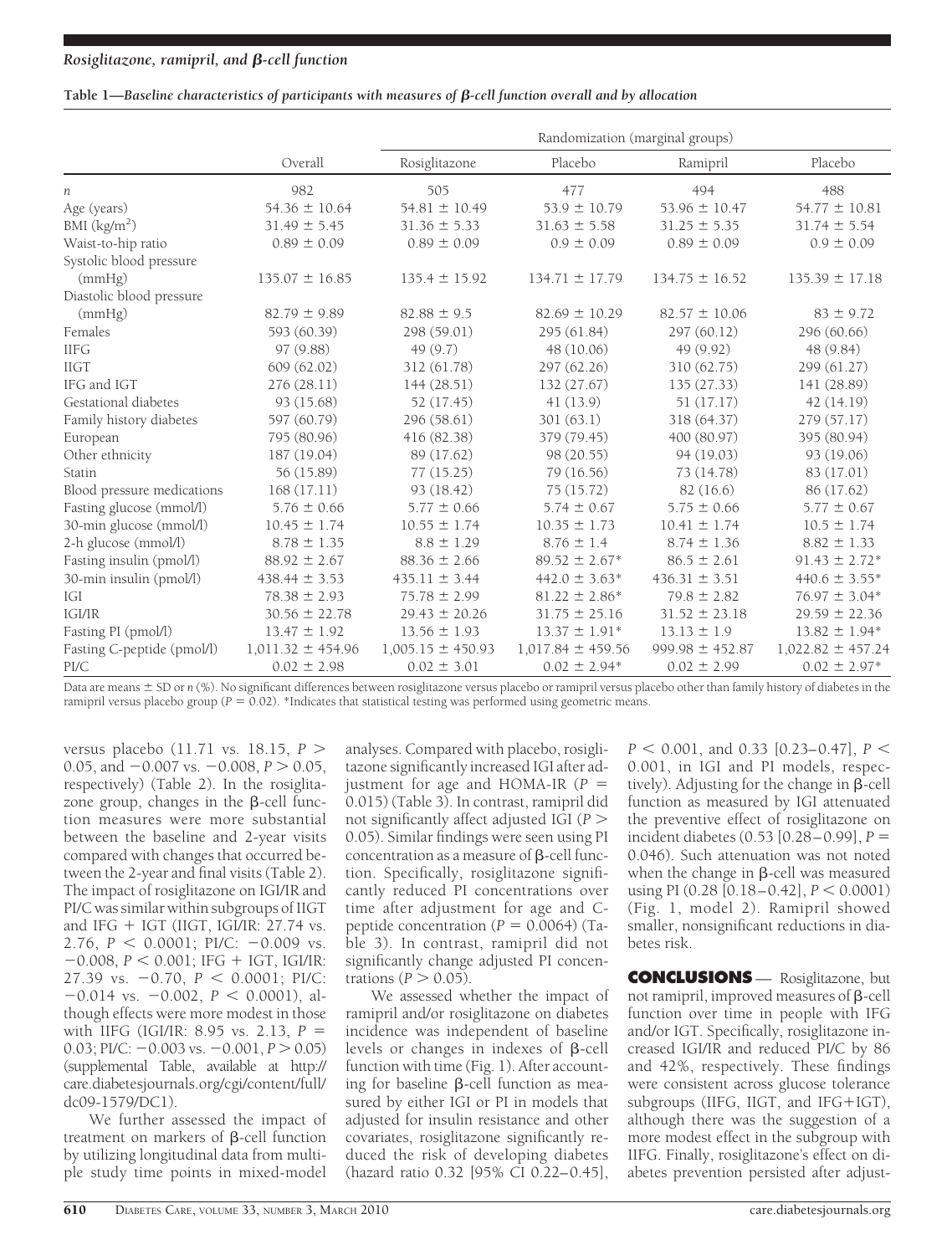## Table 2—*Changes in markers of*  $\beta$ -cell function

|                                 | Study visit    | $[(Ins_{30} - Ins_0)/(Gluc30 - Gluc0)]/HOMA-IR]$ |                  | PI/C               |                  |                  |                   |
|---------------------------------|----------------|--------------------------------------------------|------------------|--------------------|------------------|------------------|-------------------|
|                                 |                | $\boldsymbol{n}$                                 | $\boldsymbol{P}$ | Means $\pm$ SD     | $\boldsymbol{n}$ | $\boldsymbol{P}$ | Means $\pm$ SD    |
| A: rosiglitazone marginal group |                |                                                  |                  |                    |                  |                  |                   |
| Placebo                         | Baseline       | 357                                              |                  | $34.0 \pm 22.82$   | 449              |                  | $0.022 \pm 0.04$  |
|                                 | 2 years        | 350                                              |                  | $41.74 \pm 43.94$  | 422              |                  | $0.019 \pm 0.03$  |
|                                 | Final          | 357                                              |                  | $35.94 \pm 38.42$  | 449              |                  | $0.016 \pm 0.02$  |
|                                 | Change*        | 357                                              |                  | $1.94 \pm 36.37$   | 449              |                  | $-0.006 \pm 0.04$ |
|                                 | $P+$           |                                                  | 0.31             |                    |                  | 0.0044           |                   |
| Rosiglitazone                   | Baseline       | 429                                              |                  | $29.95 \pm 20.44$  | 480              |                  | $0.024 \pm 0.04$  |
|                                 | 2 years        | 417                                              |                  | $59.82 \pm 82.93$  | 463              |                  | $0.018 \pm 0.03$  |
|                                 | Final          | 429                                              |                  | $55.53 \pm 125.14$ | 480              |                  | $0.014 \pm 0.02$  |
|                                 | Change*        | 429                                              |                  | $25.59 \pm 125.22$ | 480              |                  | $-0.010 \pm 0.04$ |
|                                 | $P+$           |                                                  | < 0.0001         |                    |                  | < 0.0001         |                   |
| Treatment difference            | $P^{\ddagger}$ |                                                  | < 0.0001         |                    |                  | < 0.0001         |                   |
| B: ramipril marginal group      |                |                                                  |                  |                    |                  |                  |                   |
| Placebo                         | Baseline       | 383                                              |                  | $30.72 \pm 21.17$  | 461              |                  | $0.023 \pm 0.04$  |
|                                 | 2 years        | 372                                              |                  | $50.26 \pm 72.91$  | 440              |                  | $0.017 \pm 0.02$  |
|                                 | Final          | 383                                              |                  | $48.87 \pm 128.97$ | 461              |                  | $0.014 \pm 0.01$  |
|                                 | Change*        | 383                                              |                  | $18.15 \pm 128.93$ | 461              |                  | $-0.008 \pm 0.04$ |
|                                 | $P+$           |                                                  | 0.0062           |                    |                  | < 0.0001         |                   |
| Ramipril                        | Baseline       | 403                                              |                  | $32.80 \pm 22.04$  | 468              |                  | $0.023 \pm 0.04$  |
|                                 | 2 years        | 395                                              |                  | $52.80 \pm 64.20$  | 445              |                  | $0.020 \pm 0.04$  |
|                                 | Final          | 403                                              |                  | $44.51 \pm 48.48$  | 468              |                  | $0.015 \pm 0.03$  |
|                                 | Change*        | 403                                              |                  | $11.71 \pm 48.18$  | 468              |                  | $-0.007 \pm 0.05$ |
|                                 | $P+$           |                                                  | < 0.0001         |                    |                  | 0.0009           |                   |
| Treatment difference            | $P^{\ddagger}$ |                                                  | 0.89             |                    |                  | 0.64             |                   |

Data are means  $\pm$  SD and are reported for marginal treatment groups. \*Change was calculated as baseline minus final visit value. †*P* value for change were based on a *t* test of the average change being different from zero. ‡*P* values for treatment difference were calculated using the Wilcoxon rank-sum test.

ment for baseline  $\beta$ -cell function. The demonstration that an agent that reduces diabetes incidence also improves  $\beta$ -cell function invites the hypothesis that measures of change in  $\beta$ -cell function in response to therapy are indexes of that therapy's ability to reduce the incidence of diabetes. The modest attenuation of rosiglitazone's effect after accounting for the change in  $\beta$ -cell function suggests that some but not all of the effect of rosiglita-

diated through its effects on  $\beta$ -cell function.

Whereas a number of previous studies (9–11) have documented improve-

zone on diabetes prevention/delay is me-Table 3—*Longitudinal changes in markers of*  $\beta$ -cell function in DREAM trial: analysis of *slopes using mixed-model analysis*

|                                          | Slope     | SE     | $\overline{P}$ | Slope<br>difference |
|------------------------------------------|-----------|--------|----------------|---------------------|
| Rosiglitazone versus placebo             |           |        |                |                     |
| PI                                       |           |        |                |                     |
| PI/C (adjusted for age)                  | $-0.003$  | 0.0005 | 0.25           | 0.0008              |
| PI (adjusted for age, fasting C-peptide) | $-1.0524$ | 0.1344 | 0.0064         | 0.5308              |
| IGI                                      |           |        |                |                     |
| IGI/HOMA-IR (adjusted for age)           | 9.0674    | 1.115  | < 0.0001       | $-7.0191$           |
| IGI (adjusted for age and HOMA-IR)       | 5.2814    | 1.3232 | 0.015          | $-4.7305$           |
| Ramipril versus placebo                  |           |        |                |                     |
| PI                                       |           |        |                |                     |
| PI/C (adjusted for age)                  | $-0.0028$ | 0.0005 | 0.57           | 0.0004              |
| PI (adjusted for age, fasting C-peptide) | $-0.7796$ | 0.14   | 0.87           | 0.0329              |
| IGI                                      |           |        |                |                     |
| IGI/HOMA-IR (adjusted for age)           | 5.2084    | 1.1522 | 0.5            | 1.1206              |
| IGI (adjusted for age and HOMA-IR)       | 2.7603    | 1.3517 | 0.73           | 0.6681              |

Analysis in table are based on full data; results essentially unchanged when analysis repeated on subjects with information from all visits.

ments in  $\beta$ -cell function with TZD treatment in people with diabetes, only four studies (12–15) have investigated this question in people with IFG and/or IGT. The results of these studies have been inconsistent, with two studies (12,15) indicating a significant improvement in measures of  $\beta$ -cell function with TZD treatment and two studies (13,14) reporting no change. These studies all had small sample sizes ( $n \leq 30$ ), and the methods used to assess  $\beta$ -cell function varied widely from intensive approaches (insulin responses to glucose infusion [12,14]) to simple fasting-based indexes (HOMA-B [13,15]). Interestingly, the complexity of the method used to assess -cell function did not appear to explain the differences in findings of these previous studies (12,14). Finally, in a diabetes prevention trial among Hispanic women with previous gestational diabetes,  $\sim$  70% of whom had IGT at enrollment, treatment with troglitazone resulted in significant improvements in the frequently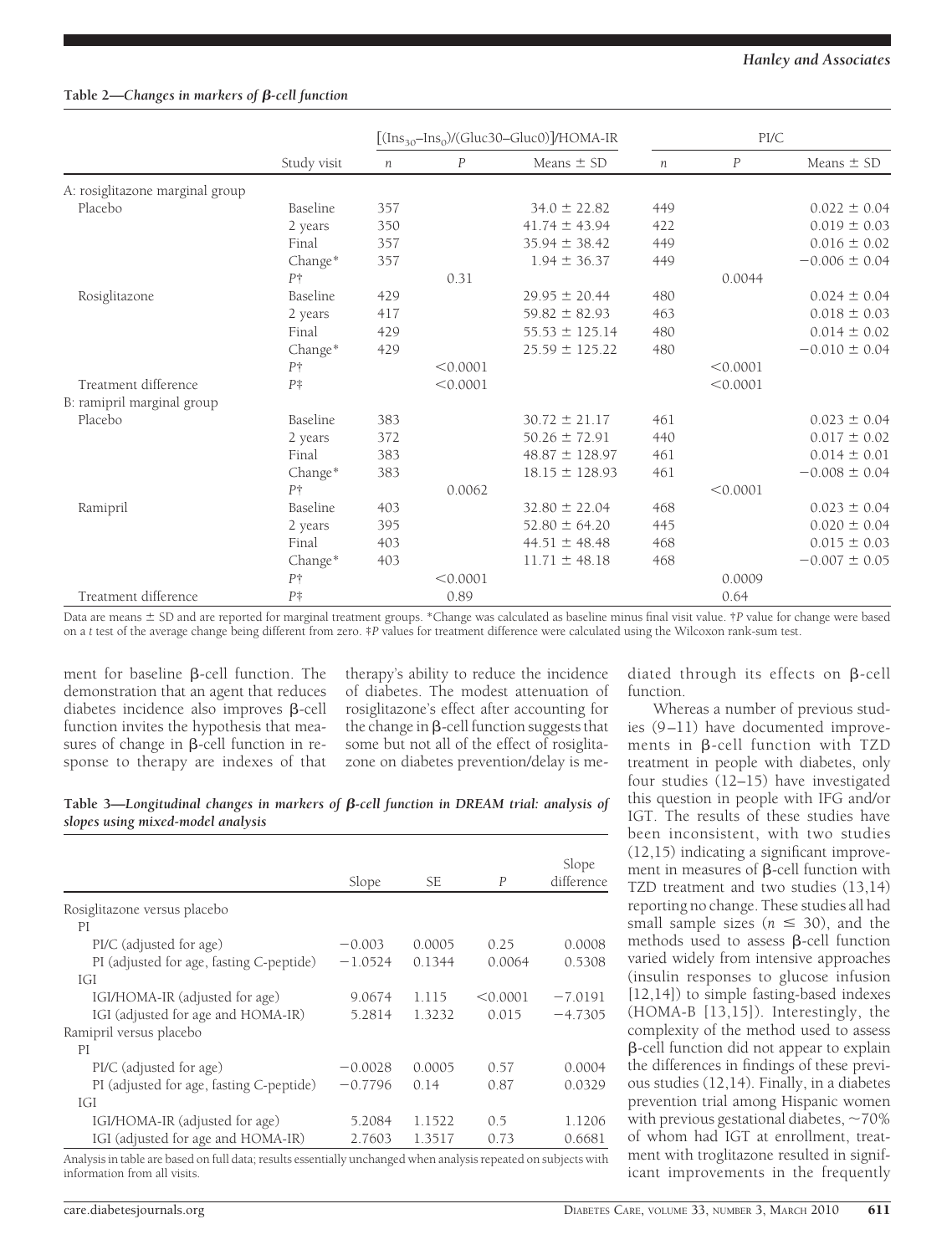

Figure 1—*Association of treatment allocation with risk of diabetes: impact of baseline levels and* changes in β-cell function. <sup>1</sup>For IGI/IR models: model 1 adjusted for age and baseline IGI, HOMA-*IR, fasting glucose, waist circumference, triglyceride, and HDL; model 2 adjusted for age and changes in IGI, HOMA-IR, fasting glucose, waist circumference, triglyceride, and HDL. <sup>2</sup> For PI/C models: model 1 adjusted for age and baseline PI, C-peptide, fasting glucose, waist circumference, triglyceride, and HDL; model 2 adjusted for age and changes in PI, C-peptide, fasting glucose, waist circumference, triglyceride, and HDL.*

sampled intravenous glucose tolerance– determined disposition index after 3 months (21).

Our results suggest a significant improvement in  $\beta$ -cell function with TZD treatment in pre-diabetic subjects. These findings extend the literature in a number of important ways. First, the sample size of our study  $(n = 982)$  was much larger that previous investigations. Second, we demonstrated improvements in  $\beta$ -cell function under TZD treatment using two validated, widely used proxy measures of -cell function, namely IGI and PI. Third, in our analysis we accounted for the compensatory impact on  $\beta$ -cell function of background insulin resistance. Specifically, in analyses of IGI we used HOMA-IR either as a covariate in multivariate analysis or as the denominator in the IGI–to– HOMA-IR ratio. C-peptide was used in a similar fashion in analyses of PI. Accounting for background insulin resistance is crucial to the interpretation of  $\beta$ -cell function measures in this study because TZDs improved insulin sensitivity, thus  $reducing$  pancreatic  $\beta$ -cell demand.

The exact mechanisms responsible for the increases in IGI/IR and the reductions in PI/C documented in the present study are not known, although a number of possibilities exist. The reduction in insulin resistance with TZDs would be expected to reduce insulin secretory demand on the  $\beta$ -cells and thus reduce

-cell stress. In addition, TZDs such as rosiglitazone may improve  $\beta$ -cell function indirectly by ameliorating a number of pathogenic processes that have been shown to be detrimental to the  $\beta$ -cells, including lipotoxicity, glucotoxicity, and inflammation (7,8). TZDs lower free fatty acids (22), elevated levels of which result in excess deposition of lipid within -cells, which in turn leads to increases in ceremide and the stimulation of nitric oxide–mediated  $\beta$ -cell apoptosis. As well, the glucose-lowering effect of TZDs may reduce the impact of reactive oxygen species on the  $\beta$ -cells, which are known to be especially susceptible to oxidative damage (23). Finally, TZDs have been demonstrated to reduce levels of inflammatory cytokines  $(24)$ , which may induce  $\beta$ -cell apoptosis when chronically elevated. TZDs may also impact  $\beta$ -cell function directly by maintaining  $\beta$ -cell proliferation and/or reducing  $\beta$ -cell apoptosis (25).

In the HOPE study, treatment with ramipril was shown to reduce the incidence of diabetes in middle-aged individuals with vascular disease. In the DREAM trial, although ramipril did not significantly reduce the incidence of diabetes in people with IFG and/or IGT, it did significantly increase regression to normoglycemia. The mechanism by which ramipril might reduce glucose levels and/or prevent/ delay diabetes is unknown, although vascular and metabolic effects on the muscle and

pancreatic  $\beta$ -cell have been proposed (16). The results of the present study suggest that ramipril does not have significant effects on -cell function compared with placebo in people at high risk for diabetes, and thus its glucose-lowering effects may operate through other metabolic mechanisms. The improvement in  $\beta$ -cell function in the placebo arm of the ramipril marginal group analysis may be explained by the fact that under the factorial design of the DREAM trial, half of the participants on ramipril placebo were receiving active rosiglitazone.

The major strengths of the present study include the large sample size, the randomized, double-blind design, and the completeness of follow-up (92.6%). Further, participants were thoroughly characterized in terms of glucose tolerance status and were all in the prediabetic range (either IIFG, IIGT, or  $IFG+IGT$ ). The major limitation of the present study is the lack of detailed measures of  $\beta$ -cell function, such as those obtained from the hyperglycemic clamp technique or the frequently sampled intravenous glucose tolerance test. Notwithstanding, we used two proxy measures of  $\beta$ -cell function that have been extensively validated and used in previous studies including the Diabetes Prevention Program and the American Diabetes Association Genetics of Type 2 Diabetes Study (in the case of IGI/IR) and the IRAS study (in the case of PI).

In conclusion, rosiglitazone, but not ramipril, resulted in significant improvements in measures of  $\beta$ -cell function over time. These findings demonstrate that the diabetes preventive effect of rosiglitazone may in part be a consequence of improved -cell function.

**Acknowledgments**— H.C.G.'s institution has received research grants for the conduct of clinical trials that include rosiglitazone and ramipril from GlaxoSmithKline and sanofiaventis. He has also received honoraria from these companies for providing advice and speaking. No other potential conflicts of interest relevant to this article were reported.

This substudy was supported by a grant from the Canadian Institutes of Health Research. A.J.H. is supported through a Canadian Diabetes Association scholarship and holds a Tier II Canada Research Chair in Diabetes Epidemiology. B.Z. holds the Sam and Judy Pencer Family Chair in Diabetes Research at Mount Sinai Hospital and the University of Toronto.

We thank Kim Hall, Jackie Bosch, and Dr. Janet Raboud for their advice and expert technical assistance.